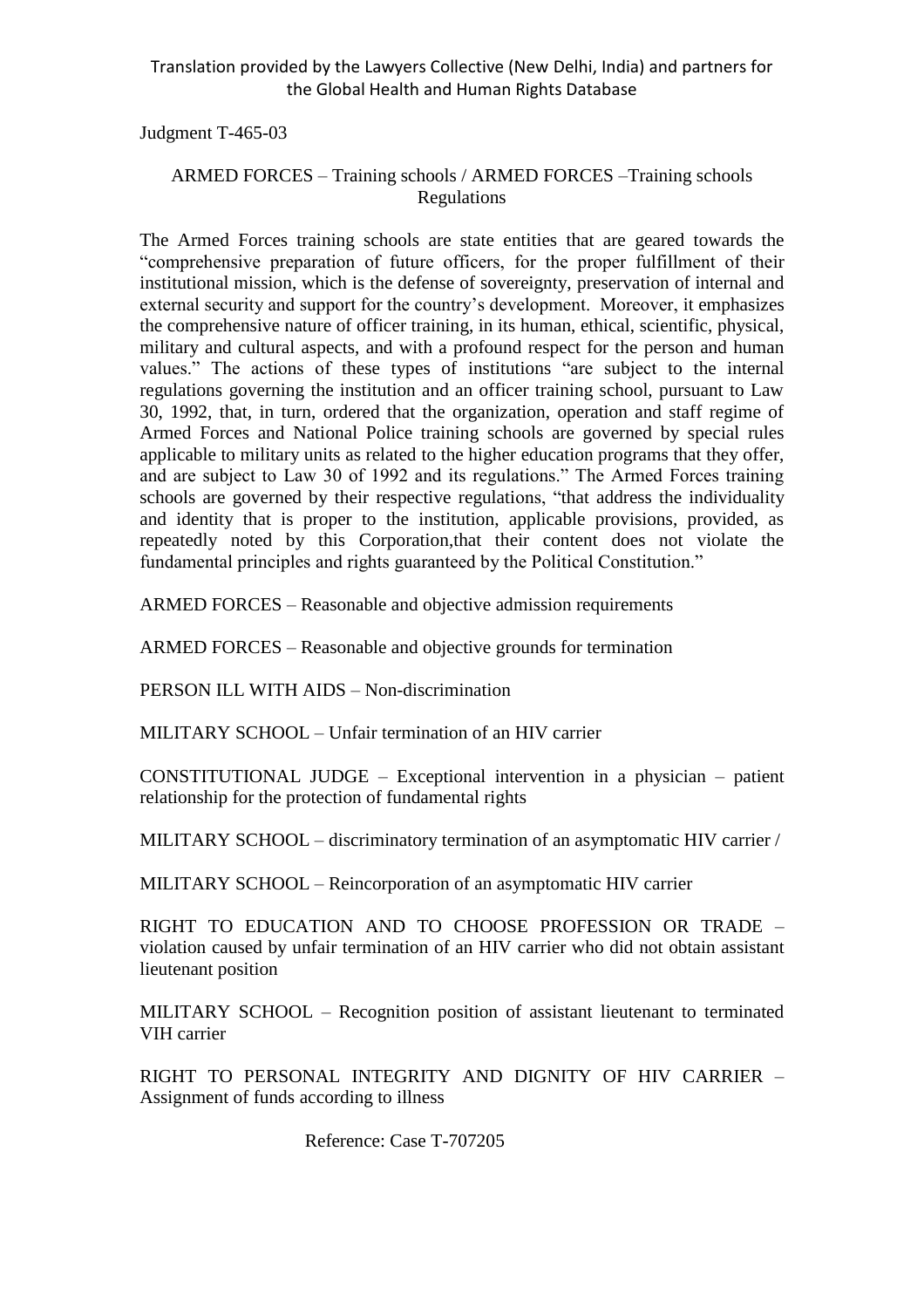> Constitutional protection action brought by XX against the Ministry of National Defense – Cadet school "General José María Córdova" Majority Opinion: Dr. MANUEL JOSÉ CEPEDA ESPINOSA

Bogotá, D.C., fifth (5) of June of two-thousand and three (2003)

The Third Review Chamber of the Constitutional Court, composed of judges, Manuel José Cepeda Espinosa, Jaime Córdoba Triviño and Rodrigo Escobar Gil, in the exercise of their constitutional and legal powers, has decided the following:

#### **JUDGMENT**

During our review of the ruling delivered by the Civil and Agrarian Cassation Chamber of the Supreme Court of Justice within the constitutional challenge brought by XX against the Ministry of National Defense – Cadet School "General José María Córdova".

# **1. FACTS AND BACKGROUND**

 $\overline{a}$ 

1.1 Mr.  $XX<sup>1</sup>$  filed a constitutional action via his attorney-in-fact against the Ministry of National Defense – Military Cadet School "General José María Córdova" on October twenty-eight (28), 2002 seeking to obtain the protection of his rights to life, equality, work, privacy, liberty to choose a profession or trade and health. The plaintiff claims that he was admitted to Cadet school "General José María Córdova" via Resolution No. 00850 dated September 3, 1999, after the respective medical exams and a diagnosis of good health condition; that, throughout the years that he was at this institution, first as a cadet and subsequently as a second lieutenant, he completed all of the prescribed coursework and fulfilled all other requirements contemplated by the regulations form promotion to Assistant Lieutenant of the National Army; that, during a blood drive on May 24, 2002, he was diagnosed as HIV-positive, according to certificate No. 2624, dated September 16, 2002, of the Physician's Board of the Armed Forces. For this reason, via Resolution No. 091 dated September 30, 2002, the Military Cadet School adopted the decision to terminate him from said institution despite the fact that the plaintiff had only two months leftfor promotion toAssistant Lieutenant; and that the defendant leaked that information.

Further, the plaintiff's attorney-in-fact cites articles  $2^2$  and  $7^3$  of Decree 1543 of 1997 "which regulate the handling of the infection from Human Immunodeficiency Virus (HIV), Acquired Immunodeficiency Syndrome (AIDS) and other Sexually-

<sup>&</sup>lt;sup>1</sup> In a preliminary manner, and as a measure to protect Mr. XX's privacy, we will order suppression from this providence of all data and information that could lead to his identification or that of his family members.

<sup>&</sup>lt;sup>2</sup> Article 2 of Decree 1543 of 1997 partially cited in the referenced constitutional action defines an asymptomatic person as a "[p]erson infected by the Human Immunodeficiency Virus (HIV) that does not present symptoms, or signs related to AIDS."

<sup>3</sup> Article 7 of Decree 1543 of 1997 provides: "For all legal purposes, a person shall be considered to be infected by the Human Immunodeficiency Virus (HIV) while he or she is asymptomatic, is not considered to be sick with AIDSI (AIDS).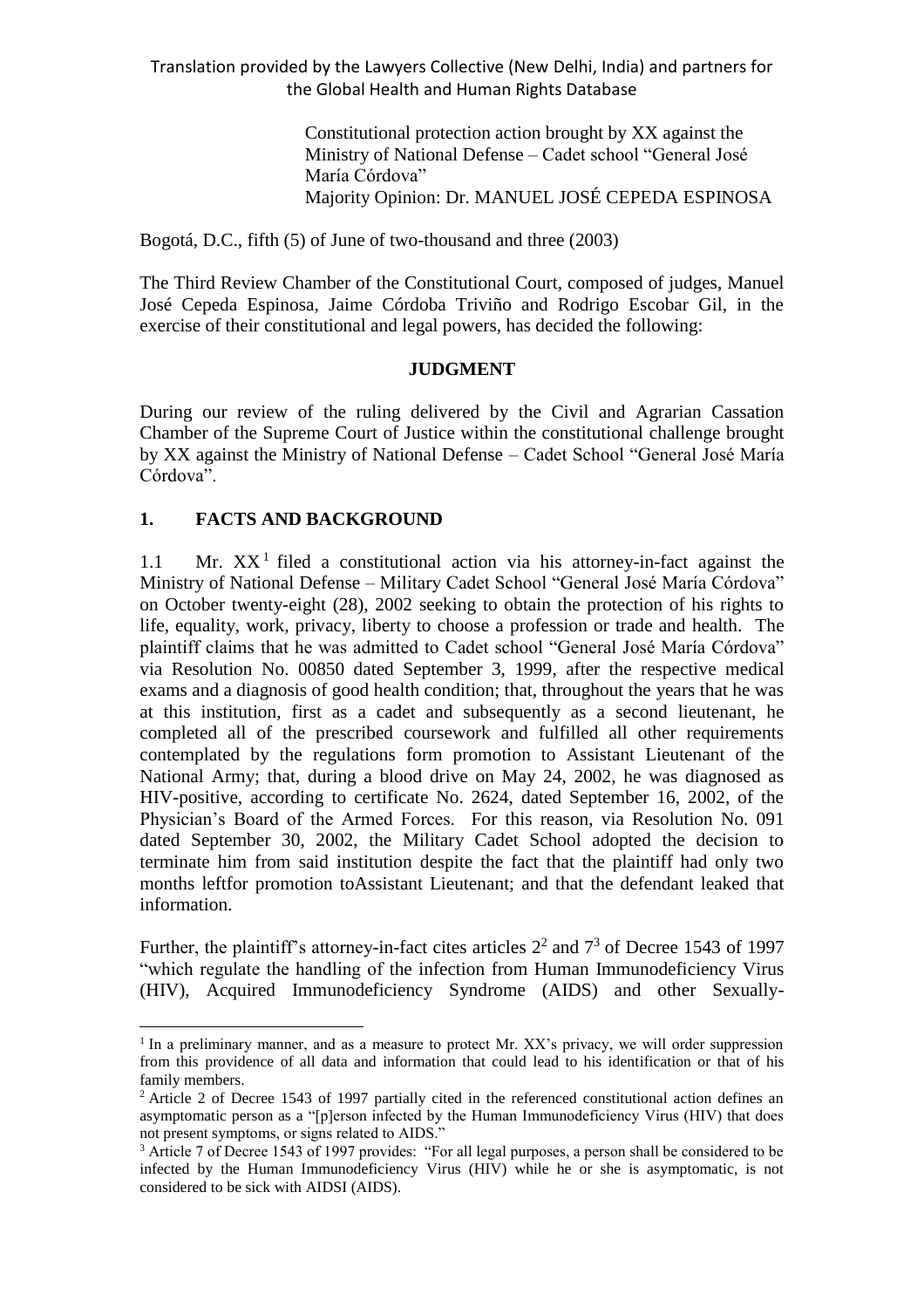Transmitted Diseases (STDs)", based on which the plaintiff claims that he is subject to discrimination from the defendant Military Cadet School.

Based on these arguments, he requests: i) that the plaintiff be restored "in his capacity as regular student of Cadet School "General José María Córdova", as cadet, with all rights and prerogatives that he had prior to the issuance of the unfair resolution, as if it had never existed";<sup>4</sup> ii) authorization of his promotion to Assistant Lieutenant of the Army; iii) assignment to an activity that is suitable for his condition as an HIV carrier; iv) provision of medical treatment as required by article 9 of Decree 1543 of 1997.<sup>5</sup>

1.2 The Brigadier General, Mario Enrique Correa Zambrano, in his capacity of Director of Cadet School "General José María Córdova" challenged the referenced constitutional action and opposed the plaintiff's claims: the Cadet School is a higher education institution that enjoys the autonomy ascribed to universities as enshrined by article 69 of the Constitution; by virtue of such autonomy, said institution can determine the conditions for admission and termination; the plaintiff was terminated from said institution pursuant to Resolution No. 091 of September 30, 2002 under the decision adopted by the Medical Board of the Armed Forces via Certification No. 2624 dated September 16, 2002, which indicated that Mr. XX was not suitable; the plaintiff filed a first-level challenge against said action, but it was affirmed by the Director of the Cadet School via Resolution 104 dated October 18, 2002; letter d. of article 23 of the regulations of this institution provides that individuals who are declared unsuitable by the Army's health authorities shall be removed from said institution; Decree 1976 of 2000 regulates the special health conditions that must be observed by the members of the Armed Forces; the plaintiff was not denied due process as the referenced decision was adopted pursuant to the procedure established for these purposes. Nor were his other rights violated, as said decision is based on the medical opinion issued by the competent authority.

1.3 The Civil Chamber of the Superior Court of Neiva is assigned to hear the referenced case at the trial level. In the ruling delivered on the  $19<sup>th</sup>$ of November (19) of two thousand and two, the court denied the constitutional challenge under review because it considered that the "Medical Military Board diagnosed that [the plaintiff] was not 'suitable' for service because he suffered from 'a diminished working capacity of one hundred percent (100%),' for this reason, this required that cadet XX 'losehis capacity of student,' as provided in Resolution No. 91 dated September 30, 2002. It is worth noting that the constitutional judge is banned from reviewing or disputing the arguments made by the Military Medical Board to perform the challenged diagnosis, as this would represent an improper interference with medical

<sup>4</sup> See page 7 of the record.

<sup>5</sup> Article 9 of Decree 1543 provides: "*Comprehensive health treatment*. Comprehensive health treatment to asymptomatic persons infected by the HIVI (HIV) and people ill with AIDSI (according to the criteria of the health team and subject to the technical administrative rules issued by the Ministry of Health, can be ambulatory treatment or hospitalization, home treatment or community treatment and shall have its action in the areas of prevention, diagnosis, treatment, rehabilitation and readaptation. This shall include the medication required to control the HIV and AIDS infection, that, at the time that they are considered effective, to improve the quality of life of the person who was infected. Paragraph. The family and reference social group shall actively participate in the maintenance of the health of asymptomatic people infected by HIVI (HIV), the recovery of persons sick from AIDSI (AIDS) as well as the process of well decease of persons in a terminal state."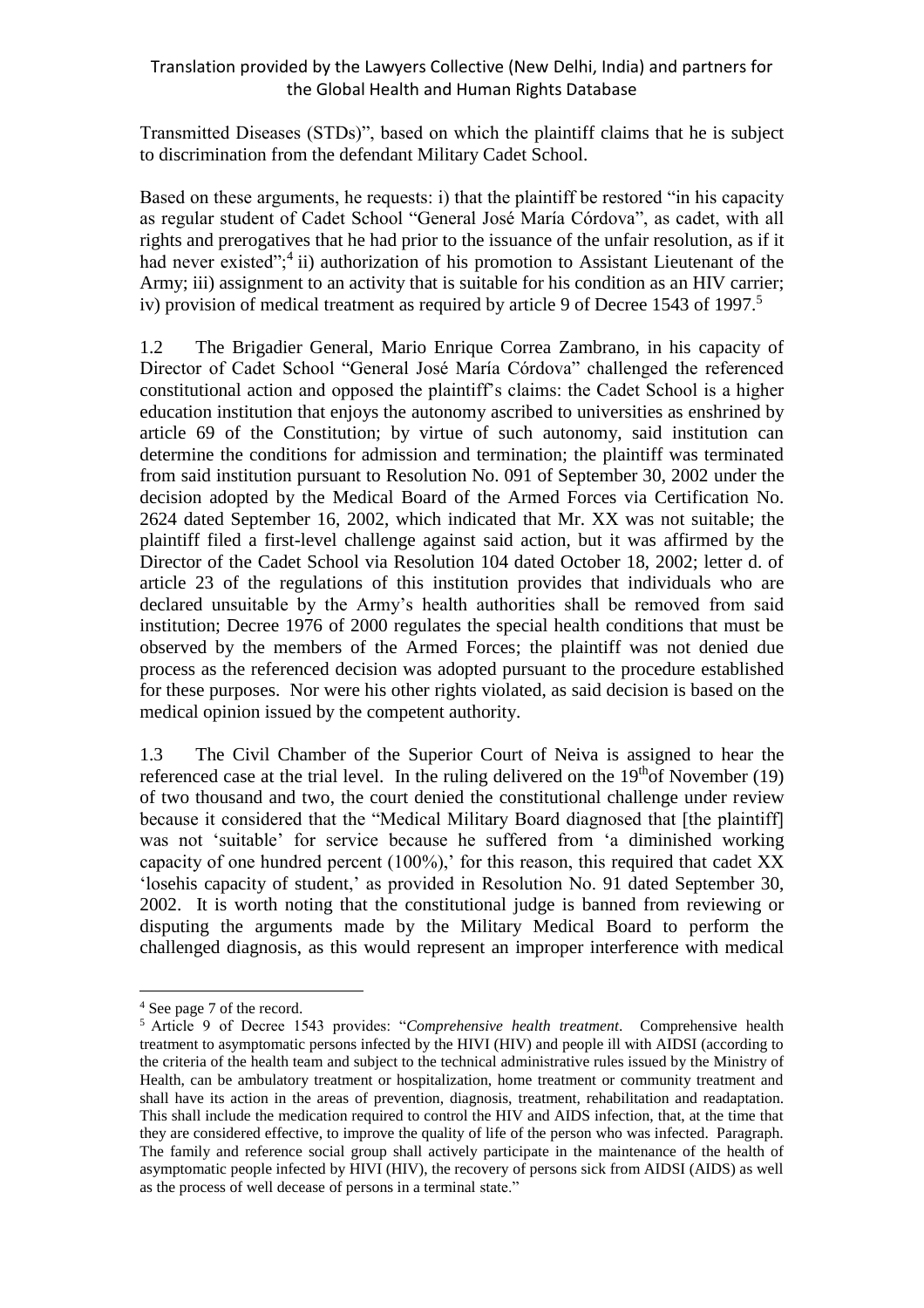matters. Similarly, it cannot review the determination of the special conditions that must be met for a person to be able to perform as a soldier of the Republic. Moreover, the Court cannot question whether the Board's opinion should have been different, given Mr. XX's condition as asymptomatic patient, as this is a matter addressed by the content of the decision itself, that must be reviewed by the Administrative Contentious Jurisdiction, if the plaintiff decides to challenge the Resolution to remove him that was adopted by the Educational Institution, through the recourse under article 85 of the C.C.A."<sup>6</sup>

1.4 The plaintiff's attorney-in-fact challenged the ruling delivered by the trial court. He claimed that the tribunal abstained from analyzing the conditions of an asymptomatic patient, and this led to discrimination against his principal.

1.5 The Civil and Agrarian Cassation Chamber was assigned to review the appeal of the constitutional challenge. In a ruling dated December 16, 2002, the appellate chamber affirmed the ruling delivered by the trial court. It noted that "[r]esolution No. 091 of September 30, 2002 delivered by the Director ofCadet School "General José María Córdova" provides, in its first article: order that cadet XX c.m. 7'714.120 lose his capacity as a student as he has been declared unsuitable for military activity. And in article second, it resolves to "suspend the discharge of cadet… until the Military Health Court rules definitively.' In these conditions, we must state that despite the fact that the resolution orders the removal of the student, this determination would only be applied if the Military Health Tribunal were to AFFIRM the trial ruling delivered, if it were to consider the decision issued by the Health Board. We are in the presence, therefore, of a process that has not ended, and thus, the situation proposed by the plaintiff may not present itself if the Tribunal were to revoke the Board's decision. This is therefore a premature action.<sup>7</sup>

1.6 Thus, via writ dated March 12, 2003, the Third Selection Chamber should have selected this case for review by the Constitutional Court and assigned it to the Third Revision Chamber of this Court.

# **2. CONSIDERATIONS AND ARGUMENTS**

# **2.1 Jurisdiction**

The Constitutional Court, through this Chamber, is competent to review the orders issued by the lower court judges within the referenced case, in the exercise of the powers granted by articles 86 and 241, numeral 9 of the Political Constitution and pursuant to articles 33 to 36 of Decree 2591 of 1991.

# **2.2 Admissionto review of this constitutional challenge**

The Third Review Chamber analyzes the argument set forth by the Civil and Agrarian Cassation Chamber of the Supreme Court of Justice to deny the constitutional challenge, prior to addressing the review of the legal problems set forth at this time. The Civil and Agrarian Cassation Chamber of the Supreme Court of Justice held that

<sup>6</sup> See page 122 of the record.

<sup>&</sup>lt;sup>7</sup> See page 10 of the record  $(2<sup>nd</sup>$  volume).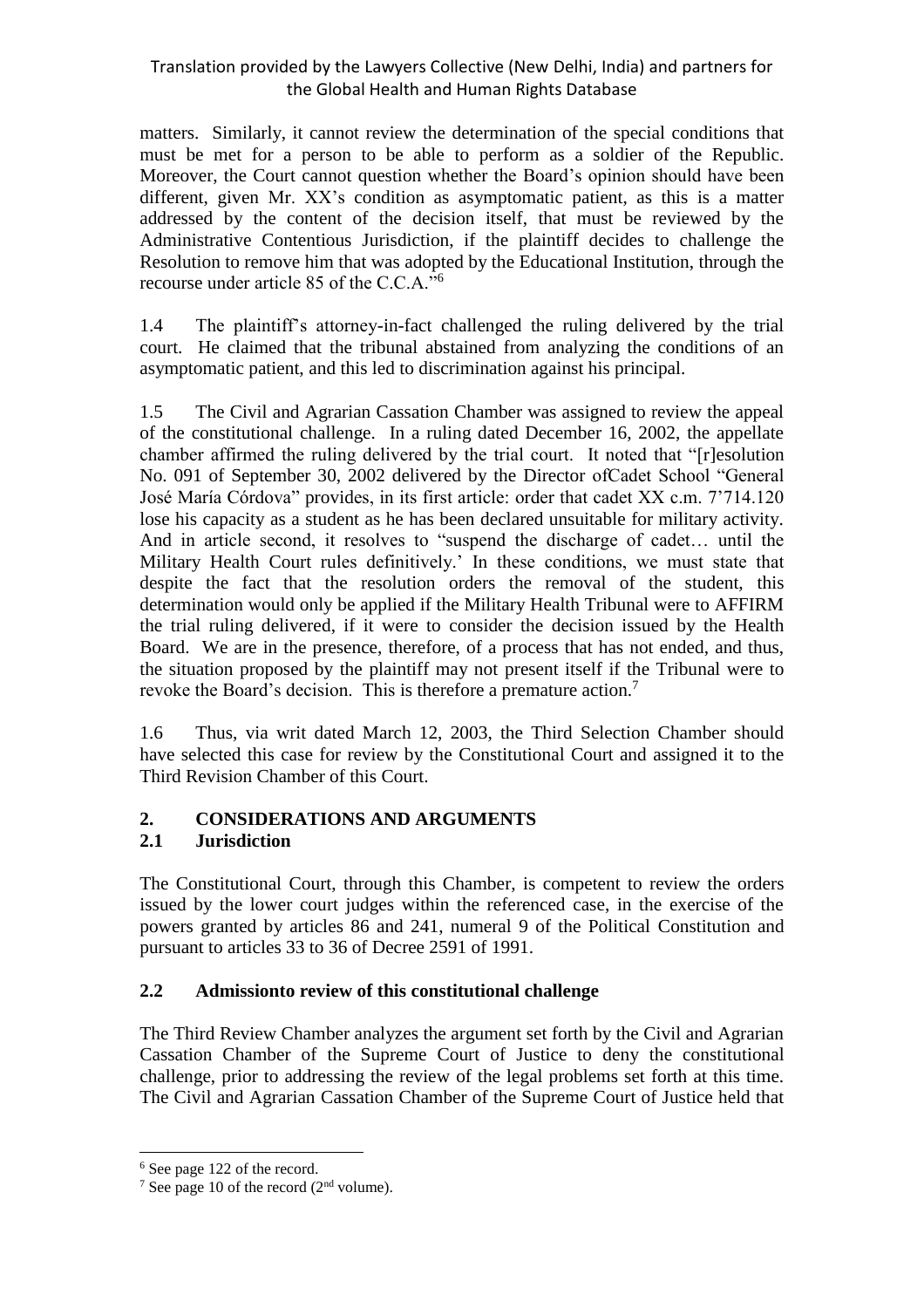the action had been filed prematurely because the Military Health Tribunal had yet to issue a final ruling on the removal of cadet XX and is therefore dismissed.

The argument set forth to support the dismissal is insufficient. Indeed, article 86 of the Constitution provides that a constitutional challenge can only "apply when the affected party has no other means of judicial defense, unless it is used as a transient mechanism to avoid irreparable harm." In this same sense, article 9 of Decree 1591 of 1991 provides that "[i]t shall not be necessary to first file a first-level challenge and another administrative recourse to file the request for constitutional review." When the dispute is brought regarding the current violation of fundamental rights, a court can only declare that a constitutional action does not apply when there is an alternative means of defense (i) that is judicial in nature and (ii) that is suitable in the concrete case to protect the constitutional rightinvoked. Appealing before the Military Health Tribunal is not a judicial means of defense – rather, it is administrative in nature. The plaintiff cannot be required to use it prior to resorting to a constitutional review, more so when he was already removed from the Military School.

The Chamber highlights that Cadet School "General José María Córdova" had removed the plaintiff prior to him filing the constitutional challenge under review, because he was an HIV carrier and thus, this suggested the existence of clear and present harm. Thus, the action does apply.

#### **2.3 Legal problem**

According to the facts and background in the referenced case, the Chamber goes on to resolve the following legal problems: (i) Could Cadet School "General José María Córdova" remove cadet XX because he had contracted the HIV virus or, on the contrary, was this decision discriminatory?; (ii) Does the plaintiff have a right to be promoted to Assistant Lieutenant of the Army? (iii) Should he be assigned to an activity that is suitable for his condition as HIV positive? (iv) Does he have a right to the medical treatment that he needs, according to his condition?

In order to answer these questions, the Chamber shall first rule on the constitutional case law regarding the autonomy of higher education institutions, including Armed Forces or Police training schools and regarding the obligations of said institutions to respect fundamental constitutional rights. It shall later reference the theory repeatedly set forth by the Constitutional Court according to which unreasonable or disproportionate burdens or different and harmful treatments to HIV carriers or people who suffer from AIDs violates the Constitution. Indeed, the Chamber shall rule upon the ban ondiscriminating against HIV carriers and on the application to the military of this principle within the particularitiesof this educational institution. Based on the foregoing, the Chamber shall go on to resolve the legal problem that has been set forth.

#### **2.4 The autonomy of higher education institutions is not an absolute guarantee and it must respect constitutional rights**

2.4.1 The Constitutional Court has held that Military Training Schools are state entities that are geared towards the "comprehensive preparation of future officers, for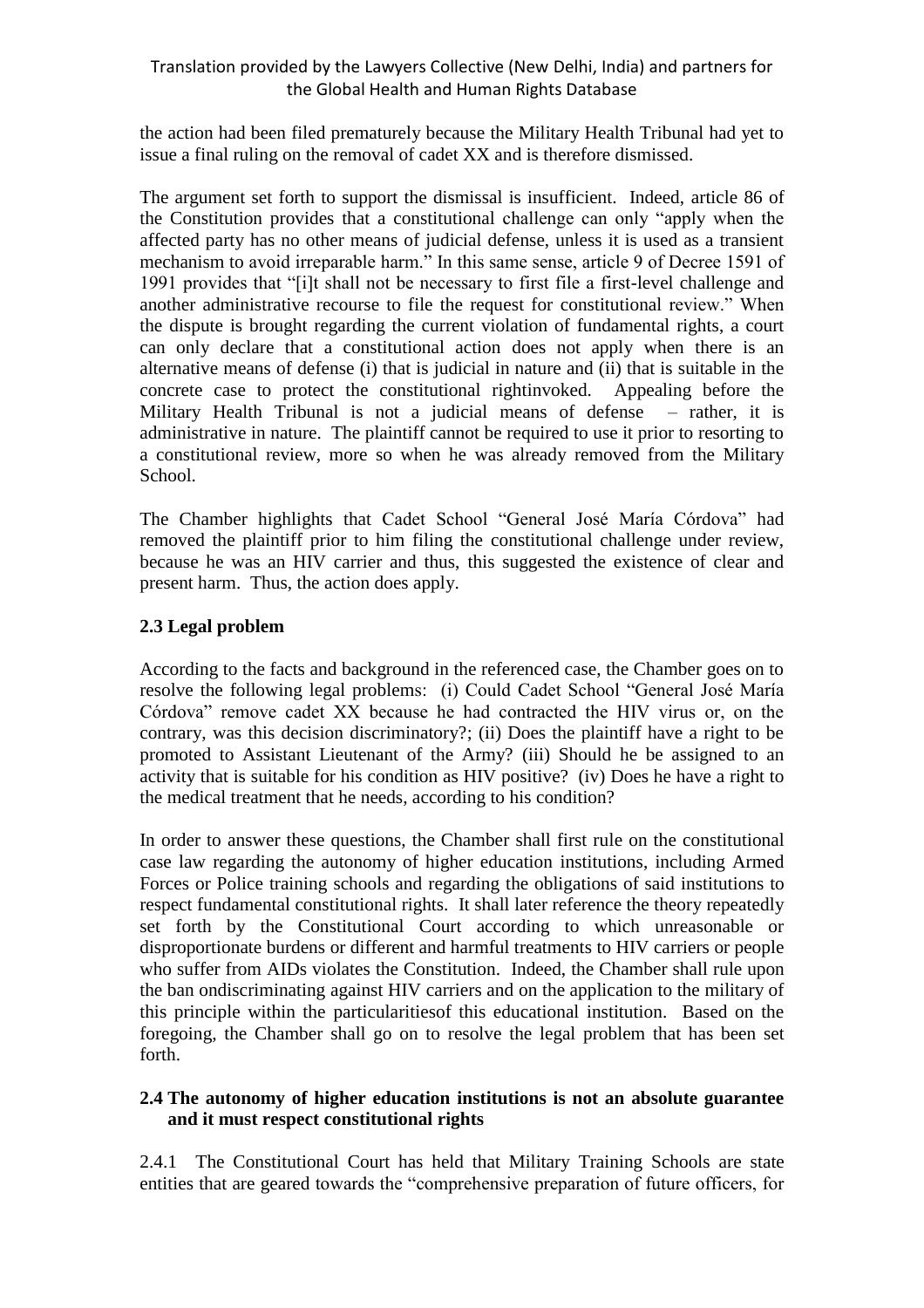the proper fulfillment of the institutional mission, which is the defense of sovereignty, maintenance of internal and external security and support for the country's development. Moreover, the comprehensive nature of the officers' training is emphasized, in its human, ethical, scientific, physical, military and cultural aspects, and with a profound respect for the person and human values."<sup>89</sup> The actions of these types of institutions "are subject to the internal regulations that govern the institution and an officer training school, pursuant to Law 30, 1992, that ordered that the organization, operation and staff regime of Armed Forces and National Police training schools are governed by special rules applicable to military units as related to the higher education programs that they offer, and are subject to Law 30 of 1992 and its regulations."<sup>10</sup>

Indeed, article 137 of Law 30 of 1992 "that organizes the public service of higher education," provides that "[…] the Training Schools of the Armed Fore sand National Police that provide Higher Education programs, […] shall operate pursuant to their legal nature and shall adjust their academic regime pursuant to this law."

Thus, the Armed Forces training schools are governed by the respective regulations, " that address the individuality and identity that is proper to the institution, applicable provisions, provided, as repeatedly noted by this Court, that their content does not violate the fundamental principles and rights guaranteed by the Political Constitution."<sup>11</sup>

2.4.2 The Court specifies that equality is a fundamental right that will limit the actions of the Armed Forces training schools. It has ruled as much when it reviewed the constitutional challenge filed by a plaintiff in the case of denial of an admissions request to officers that had requested attending a computer course that was offered by the Army's administrative corps on account of the fact that the plaintiff was short.

At this time, the Court held that "the human person, in his or her essence, is offended when, in order to perform the activities that he or she is suitable for, he or she is excluded from them because of an accidental factor that does not affect this suitability. State and private entities, as well as armed corps can require certain factors for admission to a certain academic program, for a certain type of specialized training or to perform certain tasks. When they do so, and, as a result, reject all candidates who did not fulfill any of the requirements noted, they do not violate their rights by rejecting them, provided […] that the respective decision has been made based on an objective consideration of the fulfillment of applicable rules. However, the requirements must be reasonable, cannot imply any unjustified discrimination between people and must be proportional to the purposes for which they are established."<sup>12</sup>

<sup>8</sup> ST-438/92 (MP. Eduardo Cifuentes Muñoz); ST-503/92 (MP. Simón Rodríguez Rodríguez); ST-582/92 (MP. Eduardo Cifuentes Muñoz); ST-361/93 (MP. Eduardo Cifuentes Muñoz)

<sup>&</sup>lt;sup>9</sup>Judgment T-596 of 2001; M.P. Álvaro Tafur Galvis. In this judgment, the Constitutional Court heard a constitutional challenge filed by a plaintiff who was fired from the Military Aviation School "Marco Fidel Suárez" due to his commission of a disciplinary offense. The Court, at this time, analyzed whether this was appropriate given the autonomy of Armed Forces training schools.

<sup>10</sup> Judgment T-596 of 2001, cited above.

<sup>&</sup>lt;sup>11</sup> Judgment T-596 of 2001, cited above.

<sup>12</sup>Judgment T-463 of 1996; M.P. José Gregorio Hernández Galindo.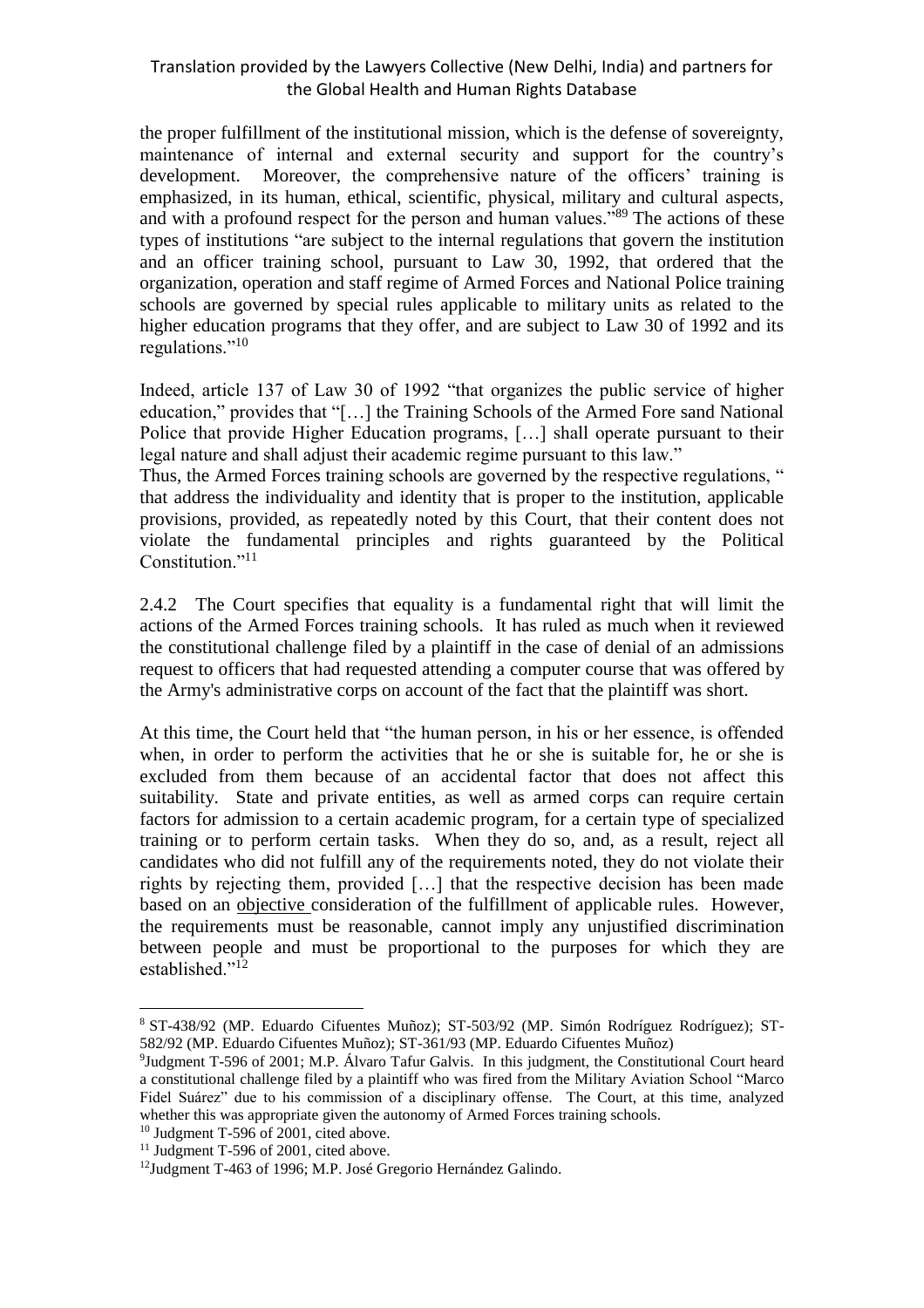The objective and reasonable standards apply not only to the admission or rejection of any person who wishes to undergo military or police training, but also to those who may be removed from it when they have been admitted to a program of this nature.

2.5 Unreasonable or disproportionate burdens or different and harmful treatment to a party who is HIV positive or suffers from AIDS violate the Constitution

2.5.1 The Constitutional Court has repeatedly stated that the Political Charter is violated when unreasonable or disproportionate burdens are imposed on HIV carriers or people who suffer from AIDS or they are treated differently and harmfully on account of being a carrier of said virus or sick with the referenced syndrome. As a result, this Court has insisted on "the need to remember that the party who is sick with AIDS or carries the HIV virus is a human being and therefore, has all the rights, under article 2nd of the Universal Declaration of Human Rights, proclaimed in international human rights texts. Thus, that person cannot be subject to any discrimination or any arbitrary treatment on account of his o her situation. It would be illogical for a person to be treated harmfully in a way that harms his or her physical, moral or personal integrity because he or she suffers from an illness." <sup>13</sup> Indeed, "[t]he State cannot allow such discrimination [referring to discrimination that affects persons who are sick with AIDS or HIV carriers], for two essential reasons: First, because human dignity precludes any object of rights from being subject to discriminatory treatment because discrimination *per se,* is an unfair act and the Rule of Law is based on justice, used to build the social order. And second, because the right to equality, under article 13 supra, represents the State's non-waivable duty to specifically protect those who are in conditions of manifest inferiority. As this Court has noted, proportionality and reasonableness are two factors that guide equality. The first is geared to establishing the proper relationship between the need and protection; the second seeks to keep the balance ad avoid absolute arbitrariness at all costs, as well as unfounded discretion and above all, discrimination."<sup>14</sup>

2.5.2 Therefore, it is clear that "[c]onstitutional tribunals are called upon to ensure the fundamental rights of citizens and within this task, they must make emphasize the protection of the rights of marginalized minorities. Specifically, the instant case involves a group of persons who is often the subject of various types of discrimination because of […] the infection itself [HIV or AIDS] – with all of the fears that it causes." Indeed, "in a social State of law, in which the authorities must protect the fundamental rights of all persons, there are no institutions or officers who can remove themselves from the control of their actions. The entire state apparatus must subordinate its actions to the Constitution and promote the fundamental rights of persons. Judges have been assigned to the fundamental responsibility of ensuring the fulfillment of this rule."<sup>15</sup>

<sup>&</sup>lt;sup>13</sup>Judgment SU-256 of 1996; M.P. Vladimiro Naranjo Mesa. In this judgment, the Constitutional Court protected the rights to equality, dignity and work of a waiter who was terminated from his job because he suffered from AIDS, despite the fact that his health condition prevented him from fulfilling his work obligations.

 $14$ Judgment SU-256 of 1996, supra.

<sup>&</sup>lt;sup>15</sup> Judgment T-059 of 1999; M.P. Eduardo Cifuentes Muñoz. In this judgment, the CC granted a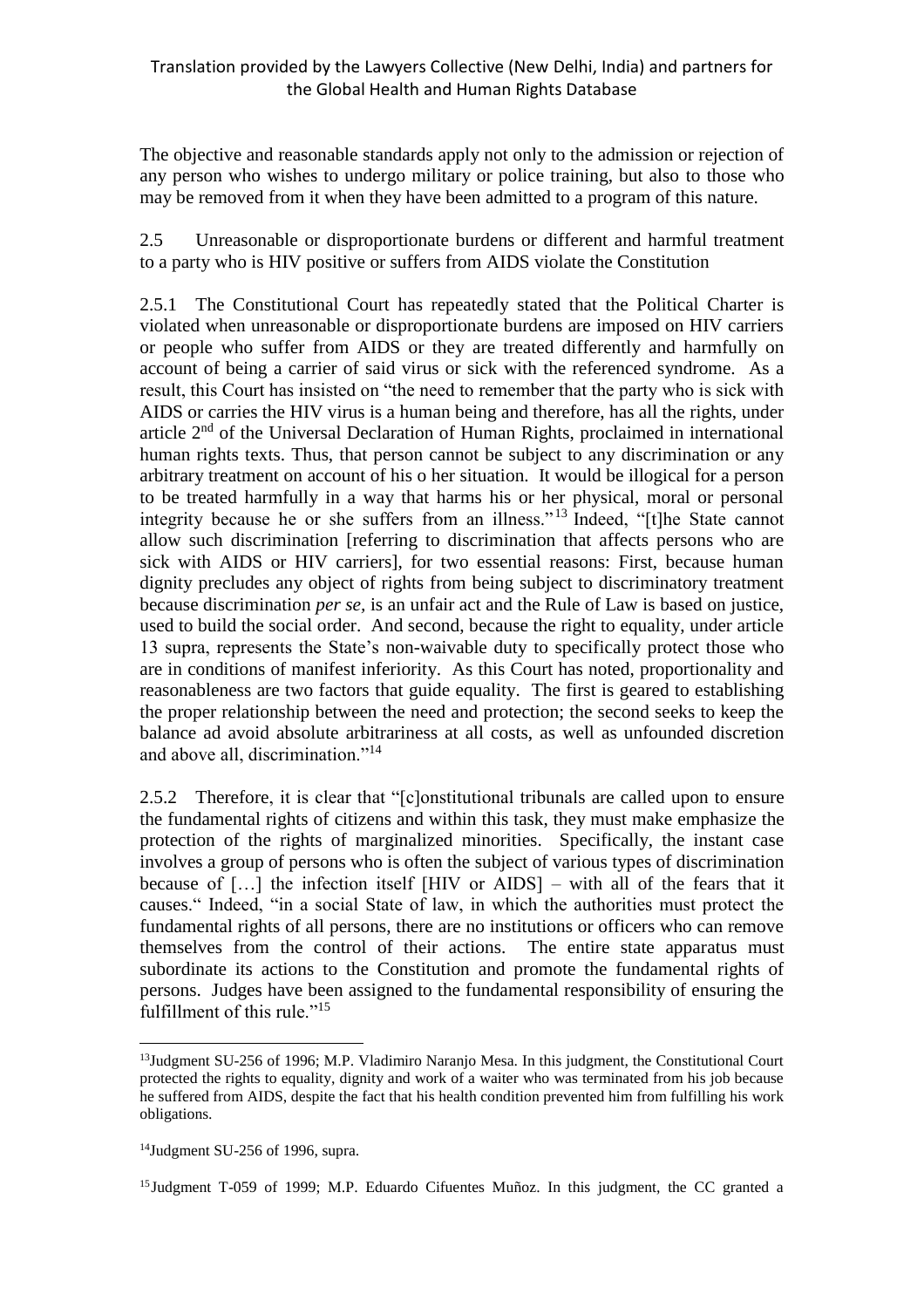# **2.6 The Concrete Case**

2.6.1 The Chamber confirms that the plaintiff was removed from Cadet School "General José María Córdova" because he suffered from HIV. Indeed, Certification No. 2624 dated September 16,2002 and issued by the Armed Forces Medical Board reiterates the diagnosis of the plaintiff's medical condition as follows: "Patient with an HIV A2 infection with an acquired etiology; currently asymptomatic patient but there are immunological signs that require commencement of antiretroviral therapy that cannot be discontinued." <sup>16</sup> It later states that said affectation "[c]auses [the plaintiff] a decrease in his working capacity of one hundred percent (100%)."<sup>17</sup> It also notes that cadet XX has no cough nor does he show any weight loss.<sup>18</sup>

Thus, the first matter to decide is whether the decision of the defendant institution to remove the plaintiff because he was a carrier of the HIV virus was made pursuant to objective and reasonable grounds or whether it is discriminatory in nature. In the case of the latter, it would violate the right to equality. In order to analyze the matter set forth, the Chamber repeats that the medical bodies of the Armed Forces have autonomy to establish the physical conditions that their members must meet; their decisions cannot disregard fundamental rights. Indeed, as stated by the Court, "the constitutional judge is not banned from the field of the physician- patient relationship. Nevertheless, the judge must be very careful when stepping into these fields, as they require specialized knowledge that the judicial officer does not possess. In other words, the judge's interference is not geared towards replacing the judgment and knowledge of the doctor by the judge's judgment and knowledge, but rather, preventing a violation of the patient's fundamental rights. Therefore, this interference into the physician-patient relationship can only occur in extreme situations, such as when the physician's decision puts a person's rights in serious danger."<sup>19</sup>

At this time, as stated by the plaintiff's attorney-in-fact, the asymptomatic person has been infected by the Human Immunodeficiency Virus virus (HIV) but he does not show any symptoms or signs of AIDS (article 2, Decree 1543 of 1997). In turn, the Court has noted "the situation of being a healthy carrier of the HIV virus cannot be qualified as an illness."<sup>20</sup>

Thus, the Chamber considers that the Armed Forces Medical Board's diagnosis, pursuant to which the plaintiff lost 100% of his ability to work despite the fact that

 $\overline{a}$ constitutional challenge filed by a group of persons who carried the HIV virus, who believed that they were subject to discrimination in the medical treatment center.

 $20$ Judgment SU-256 of 1996, supra.

<sup>16</sup> See Page 25 of the case record.

<sup>&</sup>lt;sup>17</sup> See page 26 of the case record.

<sup>&</sup>lt;sup>18</sup> See page 25 of the case record.

<sup>&</sup>lt;sup>19</sup>Judgment T-059 of 1999, supra.In this judgment, the CC also noted that while it was not competent to establish the most adequate treatment for the plaintiffs, HIV carriers, it could state, according to the evidence presented, that said plaintiffs received a treatment that was contrary to their fundamental rights to equality and dignity.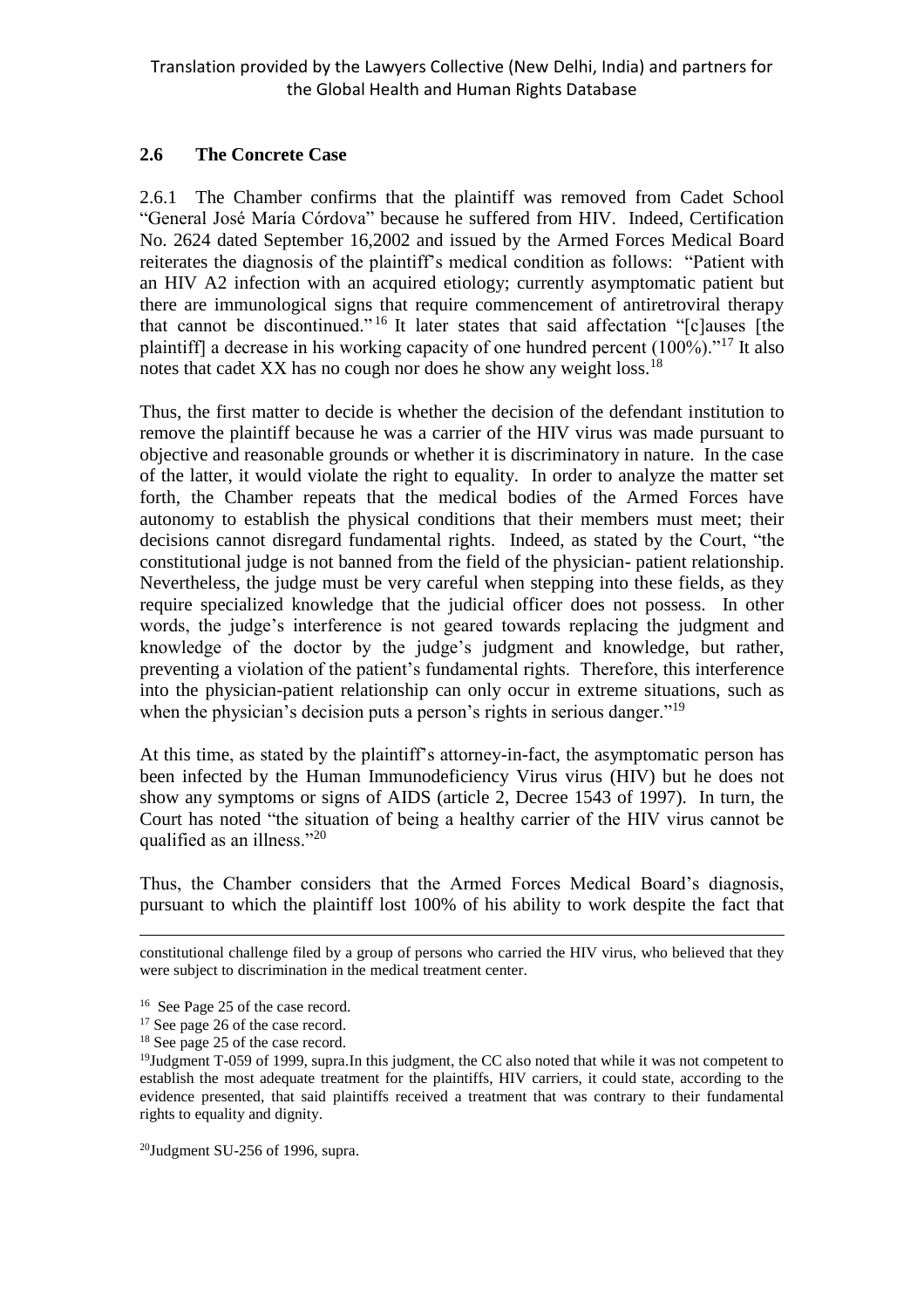this very Board states that the patient is asymptomatic, answers to prejudice and is not a decision grounded on the cadet's objective situation. Indeed, the Executive itself has indicated that "[f]or all legal purposes, a person infected by Human Immunodeficiency Virus (HIV), while he or she is asymptomatic, shall not be considered to have Acquired Immunodeficiency Syndrome (AIDS),"as provided by article 7 of Decree 1543 of 1997. Nevertheless, even if this rule were not issued, the plaintiff's objective situation at the time that he was removed form the institution was not a loss of 100% of his capacity, as recognized by the medical board itself when it stated that the patient was currently "asymptomatic".

Since the decision to remove him discriminated against an HIV carrier, this court orders the restoration of the plaintiff to Cadet School "General José María Córdova".

Notwithstanding the above, the Chamber notes that while, currently, the plaintiff is an asymptomatic HIV carrier, this virus could develop. Thus, in the event that cadet XX shows symptoms that make fulfilling the obligations of a military career impossible or hamper it significantly, according to objective and reasonable parameters, he can be assigned within the Educational Institution to perform an activity that is commensurate with his condition and he can be periodically assessed in accordance with the rules in force. He cannot again be the target of discrimination, as ordered in section 2.6.3 of this judgment.

2.6.2 The plaintiff's attorney-in-fact requests, by virtue of the plaintiff's right to education, an order that he be promoted to Assistant Lieutenant, because, the cadet has met all the requirements for this purpose.

The Chamber considers that although the record does not contain any evidence to demonstrate that the plaintiff satisfies the requirements necessary for promotion to Assistant Lieutenant, it has established that the defendant Military School decided to terminate the plaintiff before he could obtain this position and that this decision was made because of his alleged incapacity on account of his health, a ground that violates the Political Charter, as demonstrated above. This decision violates the plaintiff's right to education and to choose a profession or trade, because it precludes him from continuing with the career that he chose without any valid justification.

Thus, the defendant shall be ordered to recognize the position that the plaintiffdemands, in the event that he has satisfied all the necessary requirements for this purpose. In the event that the defendant has administered testing or performed activities necessary to obtain this position during the time that cadet XX was absent from the institution, the defendant shall be ordered to administer the tests in the same conditions that were observed when his colleagues were tested, abstaining from incurring in any type of discrimination.

2.6.3 The plaintiff's attorney-in-fact requests that the plaintiff be assigned to perform an activity that takes into account his condition as an HIV carrier. On other occasions, the Court has noted, with respect to persons who provide the compulsory military treatment, that the "soldier who is moderately impeded from performing his physical capabilities can be assigned tasks that do not put his life at risk because of his health condition; this does not provide him with a benefit, but rather, ensures the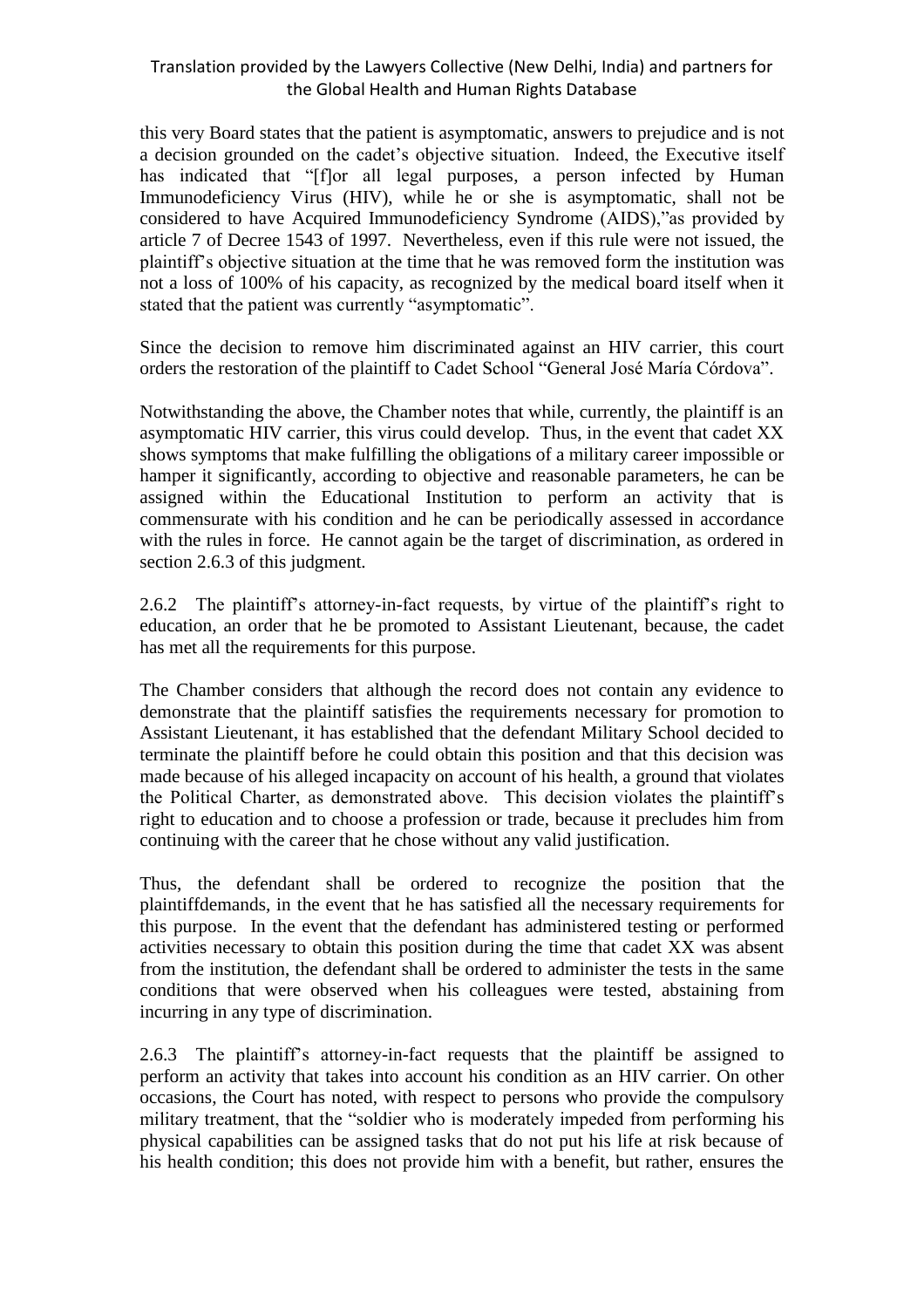equality of treatment enshrined as a fundamental constitutional right."<sup>21</sup>This principle is applicable not only to those who provide compulsory military service but also to those who choose to follow the military career permanently and when the latter fulfill the obligations that are proper to this career.

At this time, there is no evidence that the plaintiff suffers from any limitation whatsoever.

Nonetheless, it is clear that, as an HIV carrier, he is at greater risk and needs antiretroviral treatment, according to the Armed Forces Physician's Board diagnosis.

Therefore, the Chamber considers that, in order to ensure the full enjoyment of the plaintiff's right to personal integrity and in order to protect his dignity, the plaintiff must be assigned to an activity that is proper to the military career and is adequate to the extent that it reduces his level of risk and allows him to receive the antiretroviral treatment or other treatment prescribed by his physician, without prejudice to the duty to perform the activities that are usually obligatory for the rest of his colleagues in the manner assigned.

2.6.4 The plaintiff's attorney-in-fact requests that, in order to protect the plaintiff's right to health, he be provided the necessary medical treatment, according to his condition as carrier of the HIV virus. Thus, as reincorporation of the plaintiff into the Cadet School "General José María Córdova" has been ordered, the institution shall also be ordered to continue providing the medical treatment that he needs, including antiretroviral treatment, according to the rules in force.<sup>22</sup> In any case, if the applicable rules do not cover said specific treatment, we order that it must be provided to cadet XX as part of his comprehensive medical treatment.

2.6.5 The plaintiff's attorney-in-fact claims that the actions of Cadet School "General José María Córdova" violate the plaintiff's right to privacy and work. Regarding the right to privacy, the Chamber finds that there is no evidence in the record to show that the defendant disclosed the plaintiff's medical diagnosis and thus, it will not declare a violation. Nevertheless, this judgment shall not be published under the plaintiff's name in order to fully protect his right to privacy.

 $\overline{a}$ <sup>21</sup>Judgment T-250 of 1993; M.P. Eduardo Cifuentes Muñoz.

 $22$  Article 23 of Decree 1795 of 2000 "which structures the Health System of the Armed Forces and National Police," provides: "Members – There are two (2) types of members of the SSMP [Health System for the Military and Police Forces]: […] b) The members who are not subject to the estimate regime: 1. The students of Officer and Assistant Officer Training Schools of the Armed Forces and the National Police and executive students of the National Police, as defined by Article 225 of Decree 1211 of 1990, Article 106 of Decree 41 of 1994 and Article 94 of Decree 1091 of 1995 and the rules that repeal, modify or reform, respectively." In turn, article 27 of this decree provides: "Service plan for military and police health. All members and beneficiaries of the SSMP shall have a right to Health Plan Service pursuant to the terms and conditions established by the CSSMP [Higher Health Council of the Armed Forces and National Police]. Further, it will cover the comprehensive treatment for affiliates and beneficiaries of the SSMP in general illness and maternity, in the areas of promotion, prevention, protection, recovery and rehabilitation. Further, they will have a right, in the country, to medical, surgical, dental, hospital and pharmaceutical treatment as well as services at Hospitals, Military and Police Health Establishments, and, as necessary, other Healthcare Providers.